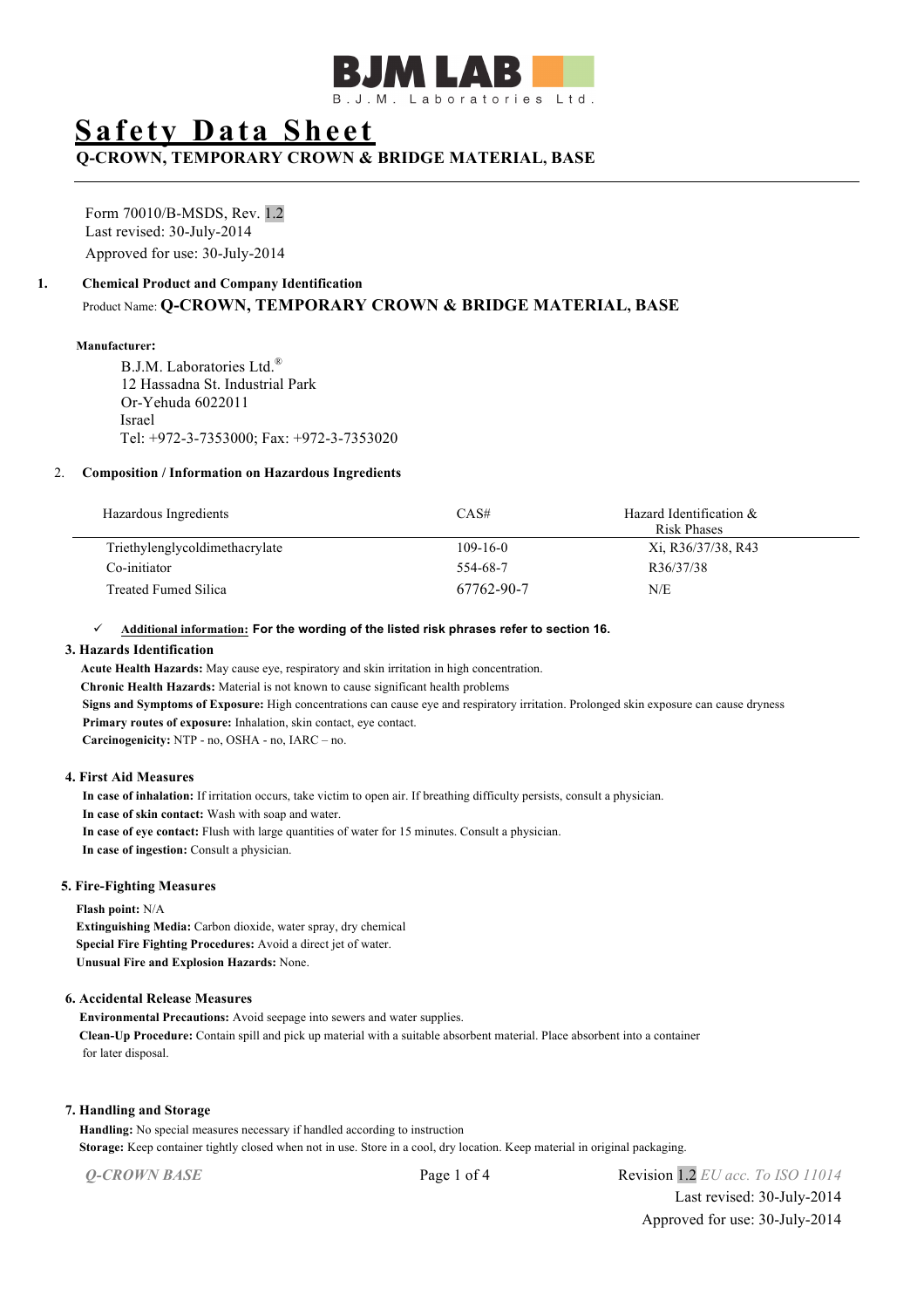

B.J.M. Laboratories Ltd.

Storage away from light, open flames, contamination and prolonged storage above 24°C (75°F).

#### **8.Exposure Controls / Personal Protection**

**Exposure Controls:** Use only in well-ventilated areas **Respiratory Protection:** Avoid inhalation of vapors. No special protection under normal use. **Hand and Skin Protection:** Avoid unnecessary skin contact. Wear latex gloves when handling **Eye Protection:** Wear safety goggles or safety glasses with side shields when handling, **Hygiene Measures:** Remove spilled material from skin and clothing. Do not eat or drink when handling this material

#### **9. Physical and Chemical Properties**

**Appearance:** Light-Yellow paste **Odor:** Specific odor **Boiling Point:** N/A **Evaporation Rate (Water = 1): N/A Vapor Density**  $(Air = 1)$ :  $N/A$ **Solubility in Water:** Insoluble

#### **10. Stability and Reactivity**

**Stability:** This material is stable. **Hazardous Reactions:** None if handled according to directions **Hazardous Polymerization:** May occur. **Conditions to Avoid:** Heat, UV light **Incompatibility:** Free radicals, reducing agents, heavy metal ions **Hazardous Decomposition Products:** Carbon dioxide, water, carbon monoxide, acrylic decomposition products, depending on conditions of heating and burning.

#### **11. Toxicological Information**

 **Acute oral toxicity:** LD50 (rat) > 5000mg/KG  **Irritation of Skin:** Dryness and irritation possible upon prolonged exposure  **Allergic Effects:** Methacrylate sensitive individuals may exhibit an allergic reaction.

#### **12. Ecological Information**

 Do not discharge into sewers or water supplies  **Environmental persistence and degradability:** no data available  **Ecotoxicity:** no data available

## **13. Disposal Considerations**

May be disposed of in landfill or Incinerator In accordance with local, state and federal regulations

#### **14. Transport Information**

| 14.1 Transport at land | <b>ADR</b>           | <b>RID</b>    |
|------------------------|----------------------|---------------|
|                        | <b>UN Number</b>     | Kemler        |
|                        |                      | <b>Number</b> |
|                        | <b>Packing Group</b> |               |
|                        | Proper shipping name |               |
| 14.2 Transport at sea  | <b>ADNR</b>          | <b>IMDG</b>   |
|                        | <b>UN Number</b>     |               |
|                        | <b>EMS</b>           | <b>MFAG</b>   |
|                        | <b>Packing Group</b> |               |
|                        | Proper shipping name |               |
|                        | <b>ICAO/IATA-DGR</b> |               |

#### **14.3 Air transport**

*Q-CROWN BASE* Page 2 of 4 Revision 1.2 *EU acc. To ISO 11014* Last revised: 30-July-2014 Approved for use: 30-July-2014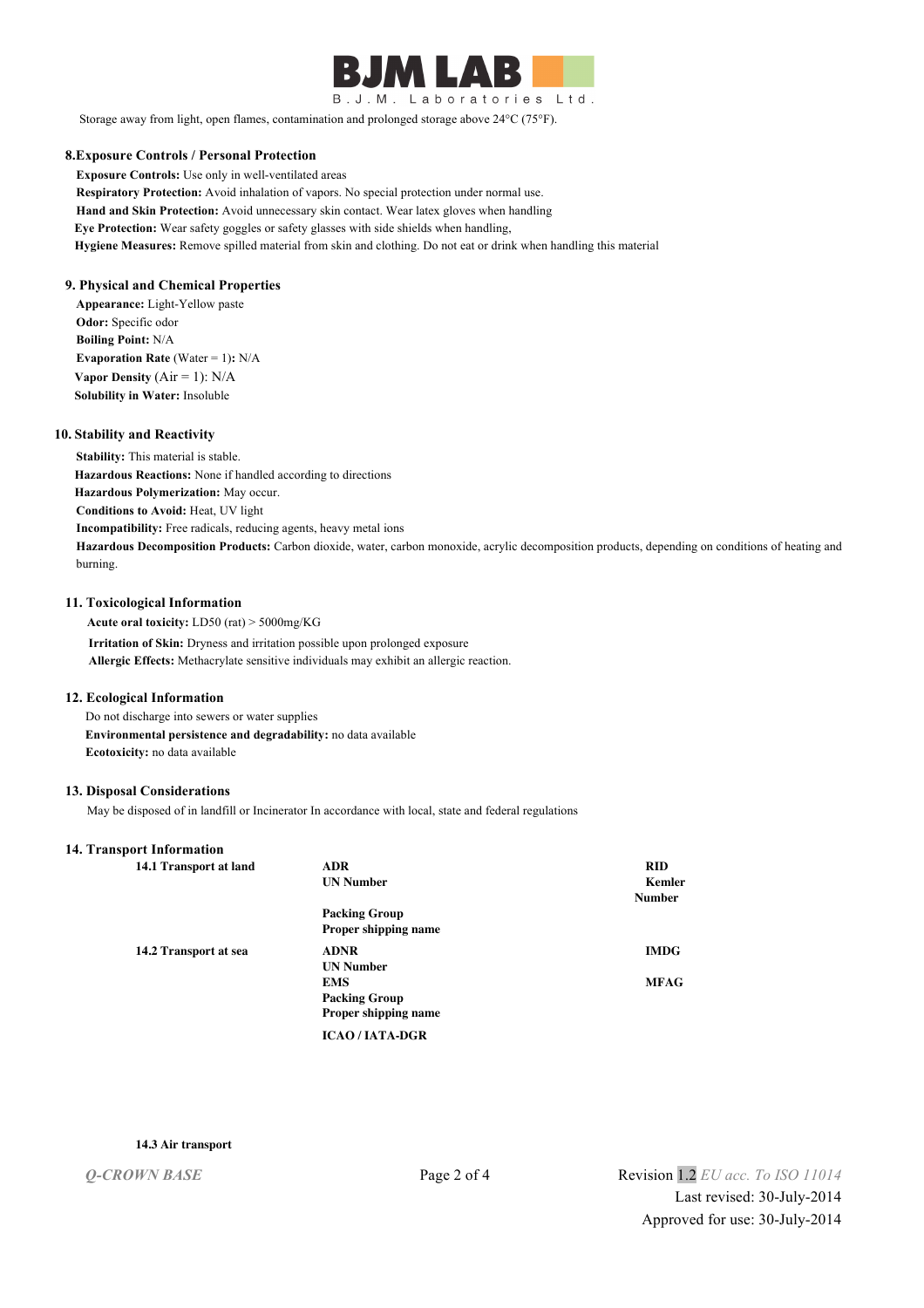

B.J.M. Laboratories Ltd.

**UN Number Proper shipping name**

**Subsidiary Risk**

**Labels**

**Packing Group**

**U.S. DOT Shipping Name:** Not Regulated **U.S. DOT Hazard Class:** None **U.N./N.A. Number** None **U.S. DOT Packing Group:** None **Other:** Not considered hazardous cargo

#### **15. Regulatory Information**

**This product requires classification according to the criteria of EC. The product is a medical device according to the EC-directive 93/42.**

| 15.1 UN Number                   |                                                                               |
|----------------------------------|-------------------------------------------------------------------------------|
| <b>15.2 National regulations</b> |                                                                               |
| 15.3 EU number                   |                                                                               |
| 15.4 Hazard symbols              |                                                                               |
|                                  | Xi,                                                                           |
| 15.5 Hazard designation          |                                                                               |
|                                  | Xi: Irritant.                                                                 |
| 15.6 Risk phrases                |                                                                               |
|                                  | R: 36, 37/38, 43                                                              |
|                                  | 36 Irritating to eyes.                                                        |
|                                  | 37/38 Irritating to respiratory system and skin.                              |
|                                  | 43 May cause sensitization by skin contact.                                   |
| 15.7 Safety phrases              |                                                                               |
|                                  | S: 2, 9, 16, 23, 26, 28, 24/25, 37/39<br>2 Keep out of the reach of children. |
|                                  | 9 Keep container in a well-ventilated place.                                  |
|                                  | 16 Keep away from sources of ignition - No smoking.                           |
|                                  | 23 Do not breathe vapour.                                                     |
|                                  | 26 In case of contact with eyes, rinse immediately with                       |
|                                  | plenty of water and seek medical advise.                                      |
|                                  | 28 After contact with skin, wash immediately with                             |
|                                  | plenty of water and soap.                                                     |
|                                  | 24/25 Avoid contact with skin and eyes.                                       |
|                                  | 37/39 Wear suitable gloves and eye/face protection.                           |

**U.S.-O.S.H.A. Status:** This material is not hazardous under the criteria of the U.S Federal Hazard Communication Standard.

#### **16. Other Information**

 These data are based on our present knowledge. However, they shall not constitute a guarantee for any specific product features and shall establish a legally valid contractual relationship.

## **Relevant R-phrases**

**36/37/38 Irritating to eyes, respiratory system and skin.**



Material should be maintained in original containers. Empty containers should not be re-used.

*Q-CROWN BASE* Page 3 of 4 Revision 1.2 *EU acc. To ISO 11014* Last revised: 30-July-2014 Approved for use: 30-July-2014